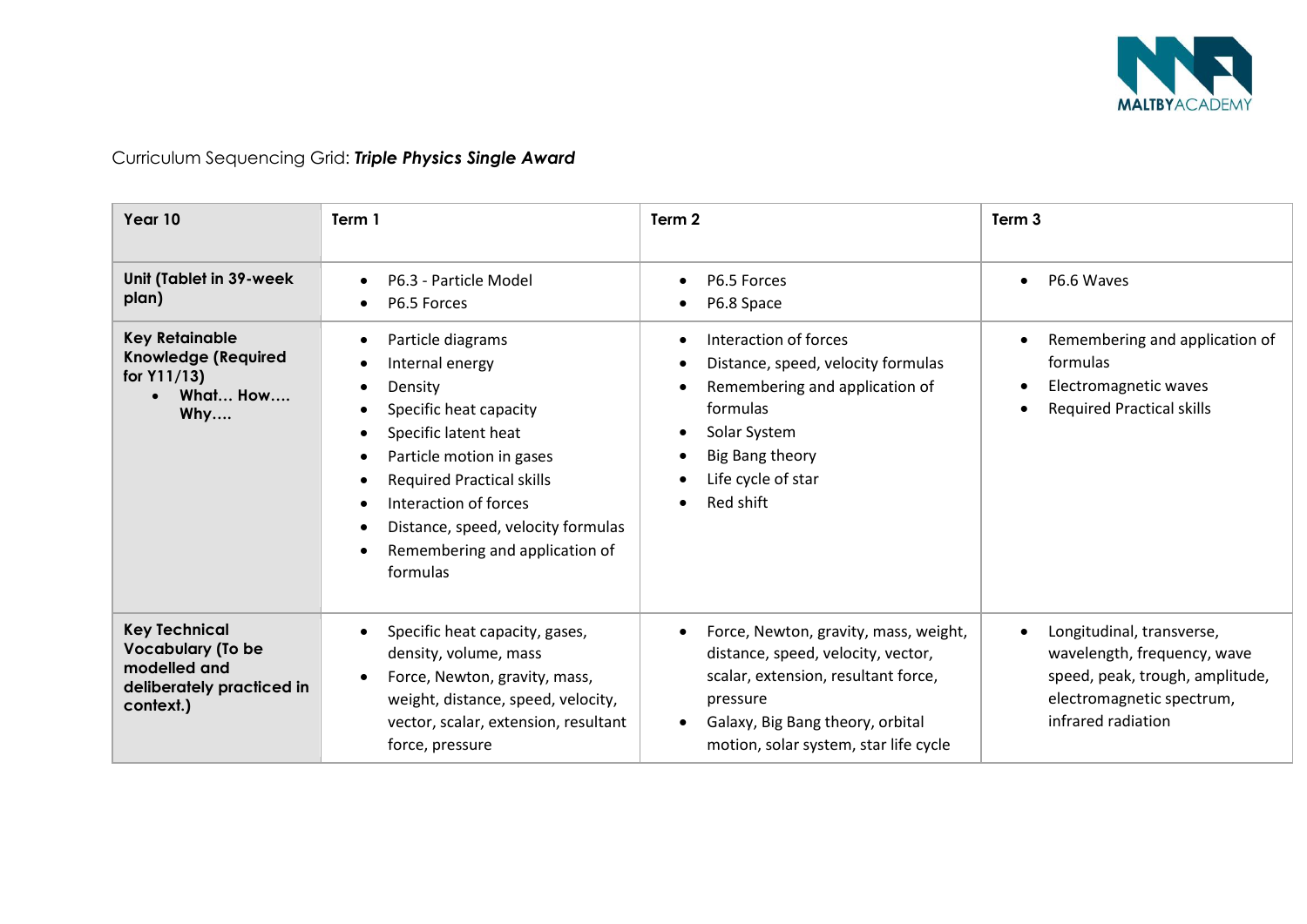

| $\frac{1}{2}$                                                                                                                                                                                  |                                                                                                                                  |                                                                                                                                                                    |                                                                                                                                  |
|------------------------------------------------------------------------------------------------------------------------------------------------------------------------------------------------|----------------------------------------------------------------------------------------------------------------------------------|--------------------------------------------------------------------------------------------------------------------------------------------------------------------|----------------------------------------------------------------------------------------------------------------------------------|
| <b>Opportunities for</b><br>Reading                                                                                                                                                            | Research Brownian motion and<br>the Smoke Cell Experiment                                                                        | Researching different types of<br>$\bullet$<br>engineering jobs and how these links<br>to different parts of this topic<br>Newton's Laws                           | Uses and dangers of EMS                                                                                                          |
| <b>Developing Cultural</b><br><b>Capital (exposure to</b><br>very best-essential<br>knowledge and skills of<br>educated citizens -<br>appreciation of human<br>creativity and<br>achievement.) | Job Links = engineering<br>Appreciation of human creativity<br>and achievement = Newton,<br>Hooke                                | Comparison of sizes of stars, galaxy<br><b>Professor Brian Cox</b><br>Job Links = astrophysicist,<br>Appreciation of human creativity and<br>achievement = Doppler | Job Links = telecommunications,<br>communications<br>Appreciation of human creativity<br>$\bullet$<br>and achievement = Doppler, |
| <b>Cross Curricular Links</b><br>(Authentic Connections)                                                                                                                                       | Maths - formula: application of<br>formula and units, rearranging<br>formula<br>Maths - line graphs: drawing and<br>interpreting | Maths - formula: application of<br>formula and units, rearranging<br>formula<br>Maths - line graphs: drawing and<br>interpreting                                   | Maths - formula: application of<br>formula and units, rearranging<br>formula<br>Maths - line graphs: drawing and<br>interpreting |
| <b>Key Assessment</b>                                                                                                                                                                          | End of Unit Tests<br>$\bullet$                                                                                                   | End of Unit Tests                                                                                                                                                  | End of Unit Tests<br>End of Year exam                                                                                            |
| <b>How Science Work Skills</b><br>in Science                                                                                                                                                   | $\bullet$<br>Variables<br>$\circ$<br>Equipment<br>$\circ$<br>Risk assessments<br>$\circ$<br>Writing a method<br>$\circ$          | These skills will continuously throughout the year, some, or all of which will be covered within each topic                                                        |                                                                                                                                  |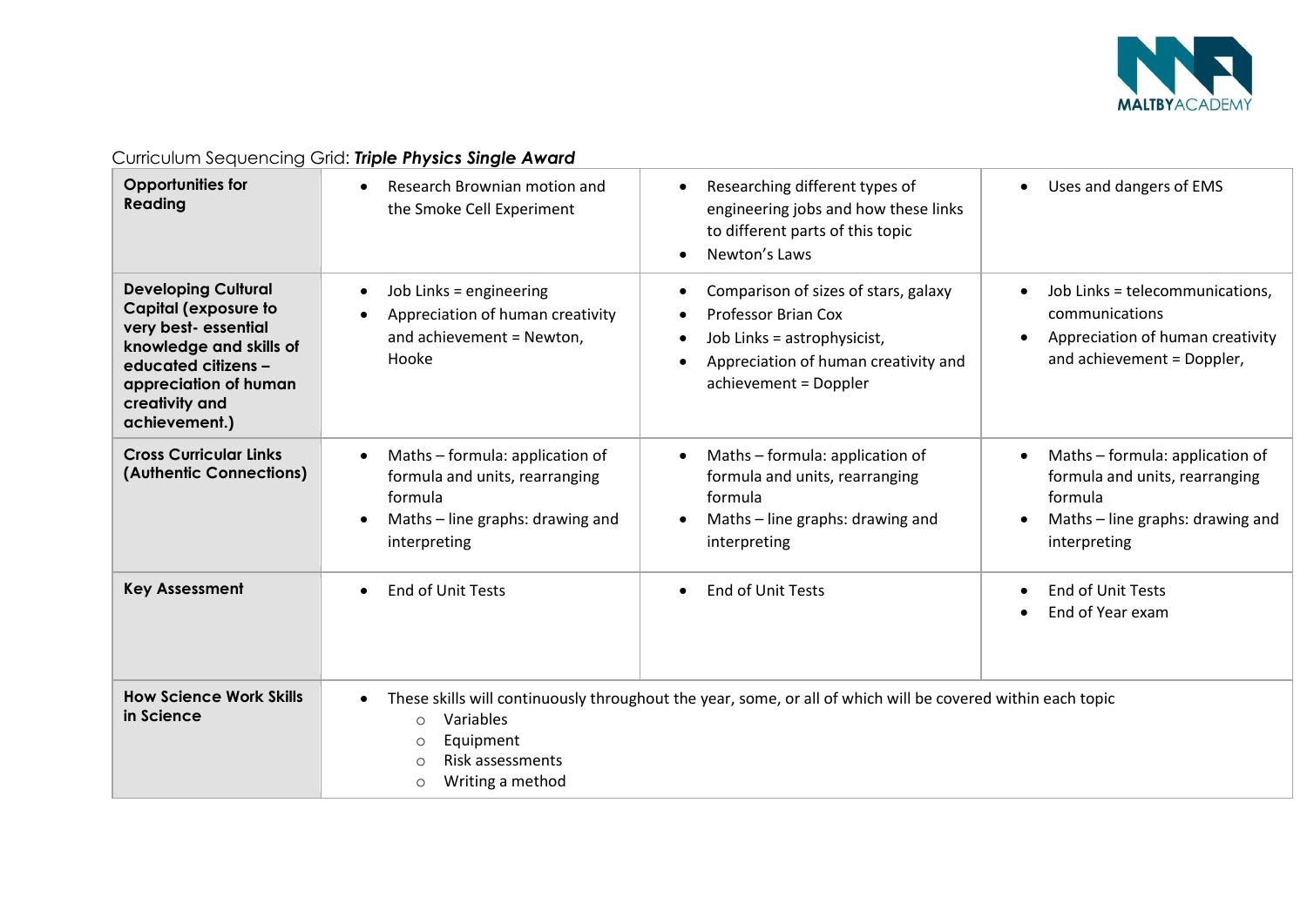

|         | o Presenting data (bar charts and line graphs)                        |
|---------|-----------------------------------------------------------------------|
| $\circ$ | Interpreting data<br>o Types of error (measuring, systematic, random) |
|         | $\circ$ Equations, calculations, and units                            |
| $\circ$ | Evaluating<br>Models                                                  |

| Year 11                                                                                          | Term 1                                                                                                                                         | Term 2                                                                                                                                                                                     | Term 3             |
|--------------------------------------------------------------------------------------------------|------------------------------------------------------------------------------------------------------------------------------------------------|--------------------------------------------------------------------------------------------------------------------------------------------------------------------------------------------|--------------------|
| <b>Unit</b> (Tablet in 39-week plan)                                                             | P6.5 Forces recap<br>P6.6 Waves                                                                                                                | P6.7 Magnets                                                                                                                                                                               | Revision           |
| <b>Key Retainable</b><br><b>Knowledge</b> (Required for<br>Y11/13<br>What How<br>Why             | Interaction of forces<br>Remembering and application of<br>formulas<br>Electromagnetic waves<br><b>Required Practical skills</b>               | Interaction of magnets<br>Earth's magnetic field<br>Electromagnetism                                                                                                                       | <b>EVERYTHING!</b> |
| <b>Key Technical</b><br>Vocabulary (To be<br>modelled and deliberately<br>practiced in context.) | Longitudinal, transverse,<br>wavelength, frequency, wave<br>speed, peak, trough, amplitude,<br>electromagnetic spectrum,<br>infrared radiation | Attract, repel, electromagnet, core,<br>field, solenoid, Flemming's Left Hand<br>Rule, motor effect, generator effect,<br>transformer, potential difference,<br>induced, current, movement |                    |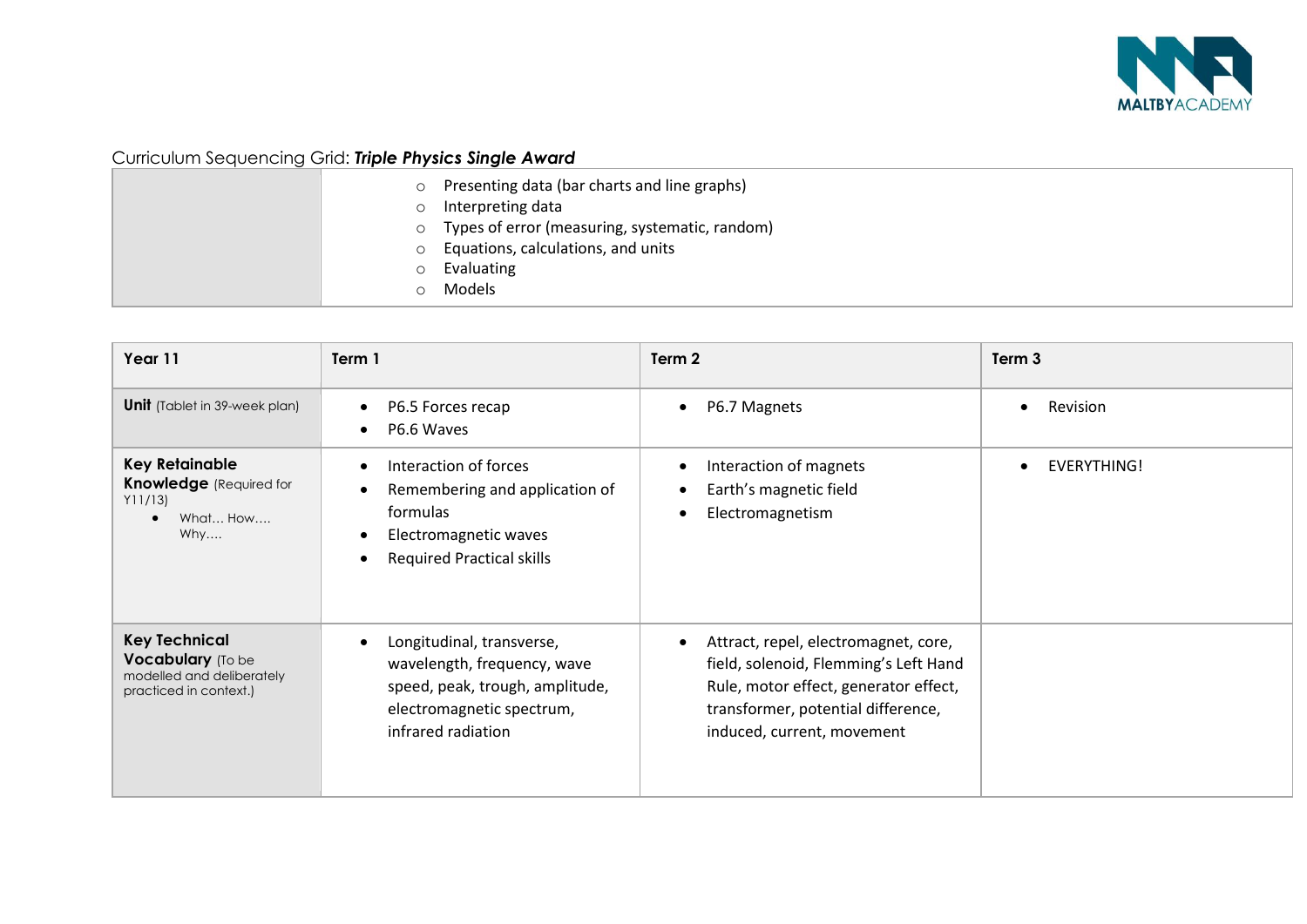

| <b>Opportunities for</b><br>Reading                                                                                                                                                      | Uses and dangers of EMS<br>$\bullet$                                                                                                                                                                                                                                                                                                                                                                                               | How a compass works                                                                                                              |               |
|------------------------------------------------------------------------------------------------------------------------------------------------------------------------------------------|------------------------------------------------------------------------------------------------------------------------------------------------------------------------------------------------------------------------------------------------------------------------------------------------------------------------------------------------------------------------------------------------------------------------------------|----------------------------------------------------------------------------------------------------------------------------------|---------------|
| <b>Developing Cultural</b><br><b>Capital</b> (exposure to very<br>best-essential knowledge and<br>skills of educated citizens -<br>appreciation of human<br>creativity and achievement.) | Job Links = telecommunications,<br>communications<br>Appreciation of human creativity<br>$\bullet$<br>and achievement = Doppler,                                                                                                                                                                                                                                                                                                   | Job Links = recycling                                                                                                            |               |
| <b>Cross Curricular Links</b><br>(Authentic Connections)                                                                                                                                 | Maths - formula: application of<br>formula and units, rearranging<br>formula<br>Maths - line graphs: drawing and<br>interpreting                                                                                                                                                                                                                                                                                                   | Maths - formula: application of<br>formula and units, rearranging<br>formula<br>Maths – line graphs: drawing and<br>interpreting |               |
| <b>Key Assessment</b>                                                                                                                                                                    | <b>End of Unit Tests</b><br>Paper 1 Y11 Mocks                                                                                                                                                                                                                                                                                                                                                                                      | End of Unit Tests<br>Paper 2 Y11 Mocks                                                                                           | Real Exams!!! |
| <b>How Science Work Skills</b><br>in Science                                                                                                                                             | These skills will continuously throughout the year, some, or all of which will be covered within each topic<br>Variables<br>$\circ$<br>Equipment<br>$\circ$<br>Risk assessments<br>$\circ$<br>Writing a method<br>$\circ$<br>Presenting data (bar charts and line graphs)<br>$\circ$<br>Interpreting data<br>$\circ$<br>Types of error (measuring, systematic, random)<br>$\circ$<br>Equations, calculations, and units<br>$\circ$ |                                                                                                                                  |               |